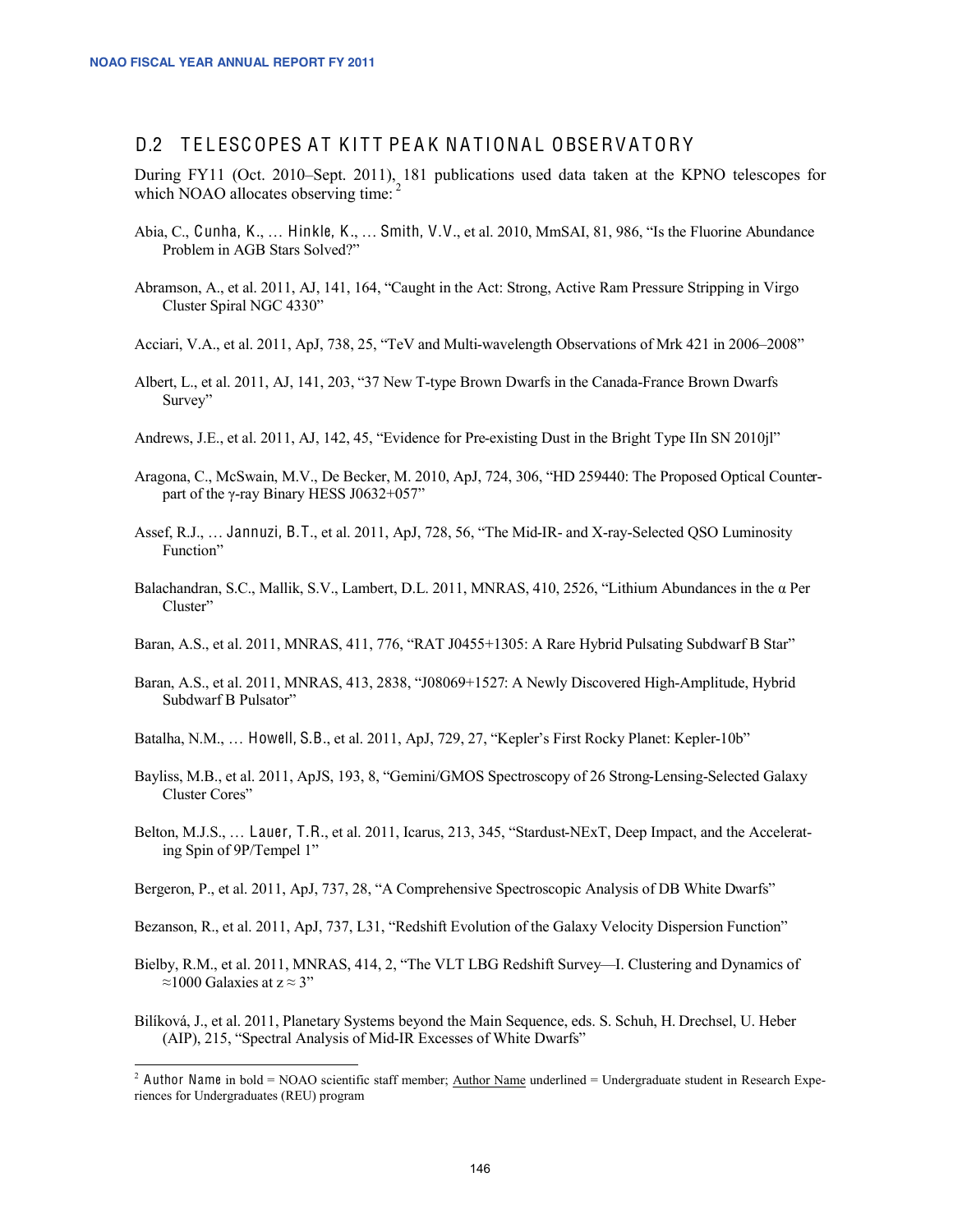- Bilíková, J., et al. 2010, 17<sup>th</sup> European White Dwarf Workshop, eds. K. Werner and T. Rauch (AIP), 467, "Spectral Analysis of Mid-IR Excesses of WDs"
- Biviano, A., et al. 2011, A&A, 532, A77, "Spitzer Observations of Abell 1763. III. The Infrared Luminosity Function in Different Supercluster Environments"
- Blundell, K.M., et al. 2010, ApJ, 723, 1319, "A Doubled Double Hot Spot in J0816+5003 and the Logarithmic Slope of the Lensing Potential"
- Boquien, M., et al. 2010, AJ, 140, 2124, "Star Formation in Collision Debris: Insights from the Modeling of Their Spectral Energy Distribution"
- Brammer, G.B., et al. 2011, ApJ, 739, 24, "The Number Density and Mass Density of Star-Forming and Quiescent Galaxies at  $0.4 \le z \le 2.2$ "
- Brodwin, M., … Dey, A., … Jannuzi, B.T., et al. 2011, ApJ, 732, 33, "X-ray Emission from Two Infrared-Selected Galaxy Clusters at  $z > 1.4$  in the IRAC Shallow Cluster Survey"
- Bullock, E., … Howell, S.B., et al. 2011, AJ, 141, 84, "GALEX and Optical Observations of GW Librae during the Long Decline from Superoutburst"
- Burgarella, D., et al. 2011, ApJ, 734, L12, "HerMES: Lyman Break Galaxies Individually Detected at  $0.7 \le z \le$ 2.0 in GOODS-N with Herschel/SPIRE"
- Buie, M.W., Trilling, D.E., Wasserman, L.H., Crudo, R.A. 2011, ApJS, 194, 40, "A Large and Faint Photometric Catalog on the Ecliptic"
- Bussmann, R.S., Dey, A., Lotz, J., … Jannuzi, B.T., et al. 2011, ApJ, 733, 21, "Hubble Space Telescope Morphologies of  $z \sim 2$  Dust-Obscured Galaxies. II. Bump Sources"
- Cannon, J.M., et al. 2011, ApJ, 739, L22, "The Survey of H I in Extremely Low-Mass Dwarfs (SHIELD)"
- Cannon, J.M., et al. 2011, ApJ, 735, 35, "The M81 Group Dwarf Irregular Galaxy DDO 165. I. High-Velocity Neutral Gas in a Post-starburst System"
- Cannon, J.M., et al. 2011, ApJ, 735, 36, "The M81 Group Dwarf Irregular Galaxy DDO 165. II.Connecting Recent Star Formation with Interstellar Medium Structures and Kinematics"
- Carlberg, J.K., Smith, V.V., Cunha, K., et al. 2010, ApJ, 723, L103, "The Super Lithium-Rich Red Giant Rapid Rotator G0928+73.2600: A Case for Planet Accretion?"
- Carlin, J.L., et al. 2010, ApJ, 725, 2290, "Kinematics in Kapteyn's Selected Area 76: Orbital Motions within the Highly Substructured Anticenter Stream"
- Chou, M.-Y., … Cunha, K., Smith, V.V., et al. 2011, ApJ, 731, L30, "First Chemical Analysis of Stars in the Triangulum-Andromeda Star Cloud"
- Chu, Y.-H., et al. 2011, AJ, 142, 75, "Spitzer 24 μm Survey for Dust Disks around Hot White Dwarfs"

Colbert, J.W., et al. 2011, ApJ, 728, 59, "Polycyclic Aromatic Hydrocarbon Emission within Lyα Blobs"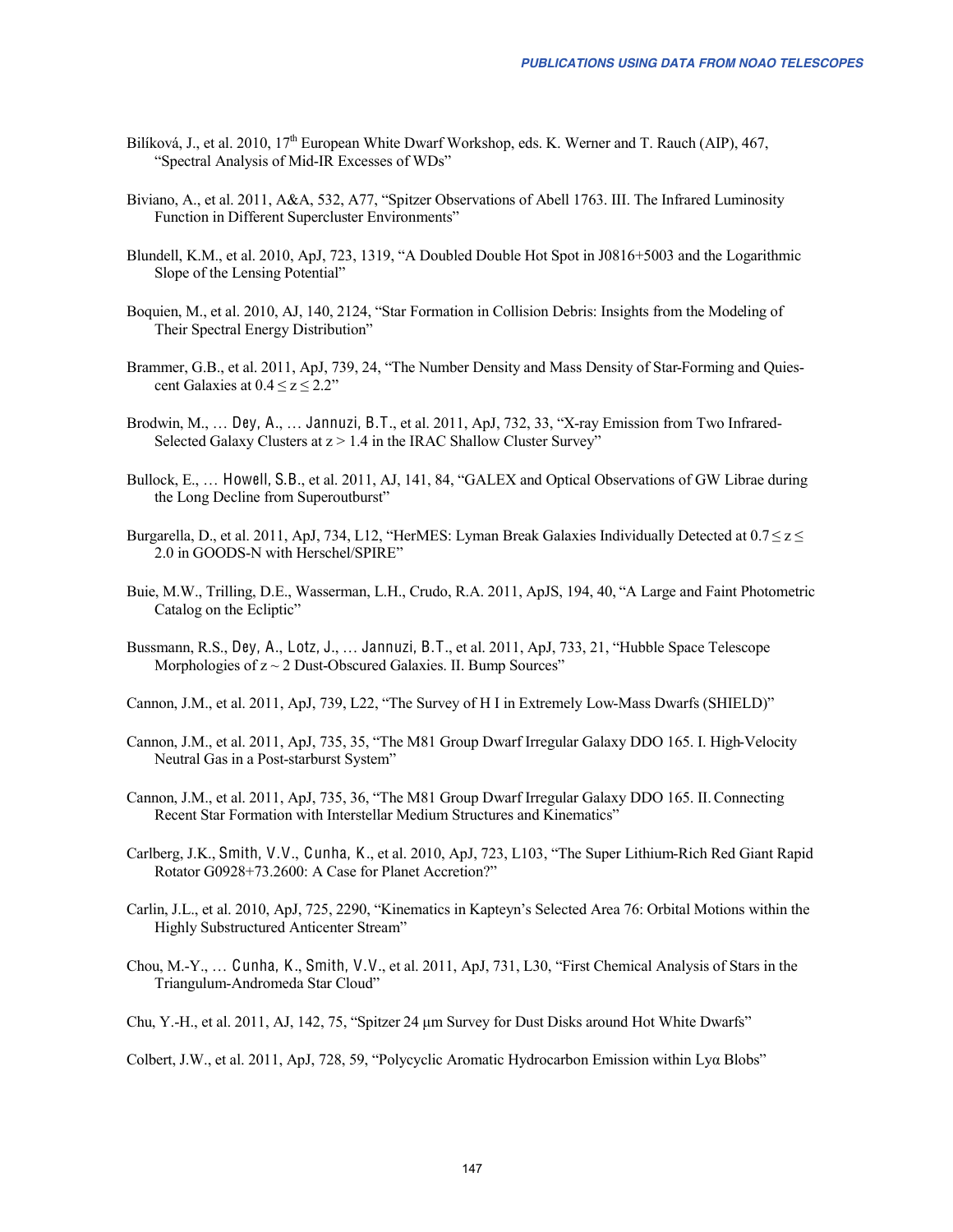- Crighton, N.H.M., et al. 2011, MNRAS, 414, 28, "The VLT LBG Redshift Survey—II. Interactions between Galaxies and the IGM at  $z \sim 3$ "
- Da Rio, N., et al. 2010, ApJ, 722, 1092, "A Multi-color Optical Survey of the Orion Nebula Cluster. II. The H-R Diagram"
- De Becker, M., McSwain, M.V., Aragona, C. 2011, BSRSL, 80, 648, "First Results on the Optical Campaign Devoted to the Gamma-ray Binary Candidate HD259440"
- De Luca, A., et al. 2011, ApJ, 733, 104, "Discovery of a Faint X-ray Counterpart and a Parsec-Long X-ray Tail for the Middle-Aged, γ-ray-Only Pulsar PSR J0357+3205"

Desai, V., Dey, A., et al. 2011, ApJ, 730, 130, "The Dirt on Dry Mergers"

Donehew, B., Brittain, S. 2011, AJ, 141, 46, "Measuring the Stellar Accretion Rates of Herbig Ae/Be Stars"

Donzelli, C.J., Muriel, H., Madrid, J.P. 2011, ApJS, 195, 15, "The Luminosity Profiles of Brightest Cluster Galaxies"

Dumas, G., et al. 2011, AJ, 141, 41, "The Local Radio-IR Relation in M51"

- Edwards, L.O.V., Fadda, D., Frayer, D.T. 2010, ApJ, 724, L143, "The First Bent Double Lobe Radio Source in a Known Cluster Filament: Constraints on the Intrafilament Medium"
- Edwards, L.O.V., et al. 2010, AJ, 140, 1891, "Spitzer Observations of A1763. II. Constraining the Nature of Activity in the Cluster-Feeding Filament with VLA and XMM-Newton Data"
- Falder, J.T., et al. 2011, ApJ, 735, 123, "The Spitzer Extragalactic Representative Volume Survey: The Environments of High-z SDSS Quasi-stellar Objects"
- Fan, Z., de Grijs, R., Zhou, X. 2010, ApJ, 725, 200, "An Updated Catalog of M31 Globular-Like Clusters: UBVRI Photometry, Ages, and Masses"
- Fekel, F.C., Tomkin, J., Williamson, M.H., Pourbaix, D. 2011, AJ, 142, 69, "New Precision Orbits of Bright Double-Lined Spectroscopic Binaries. VII. 47 Andromedae, 38 Cassiopeiae, and HR 8467"
- Fekel, F.C., Williamson, M.H. 2010, AJ, 140, 1381, "New Precision Orbits of Bright Double-Lined Spectroscopic Binaries. V. The Am Stars HD 434 and 41 Sextantis"
- Fekel, F.C., Williamson, M.H., Henry, G.W. 2011, AJ, 141, 145, "New Precision Orbits of Bright Double-Lined Spectroscopic Binaries. VI. HD 24623 and V923 Scorpii"
- Feldmeier, J.J., Howell, S.B., et al. 2011, AJ, 142, 2, "The Burrell-Optical-Kepler-Survey (BOKS). I. Survey Description and Initial Results"

Findeisen, K., Hillenbrand, L., Soderblom, D. 2011, AJ, 142, 23, "Stellar Activity in the Broadband Ultraviolet"

Freeland, E., Wilcots, E. 2011, ApJ, 738, 145, "Intergalactic Gas in Groups of Galaxies: Implications for Dwarf Spheroidal Formation and the Missing Baryons Problem"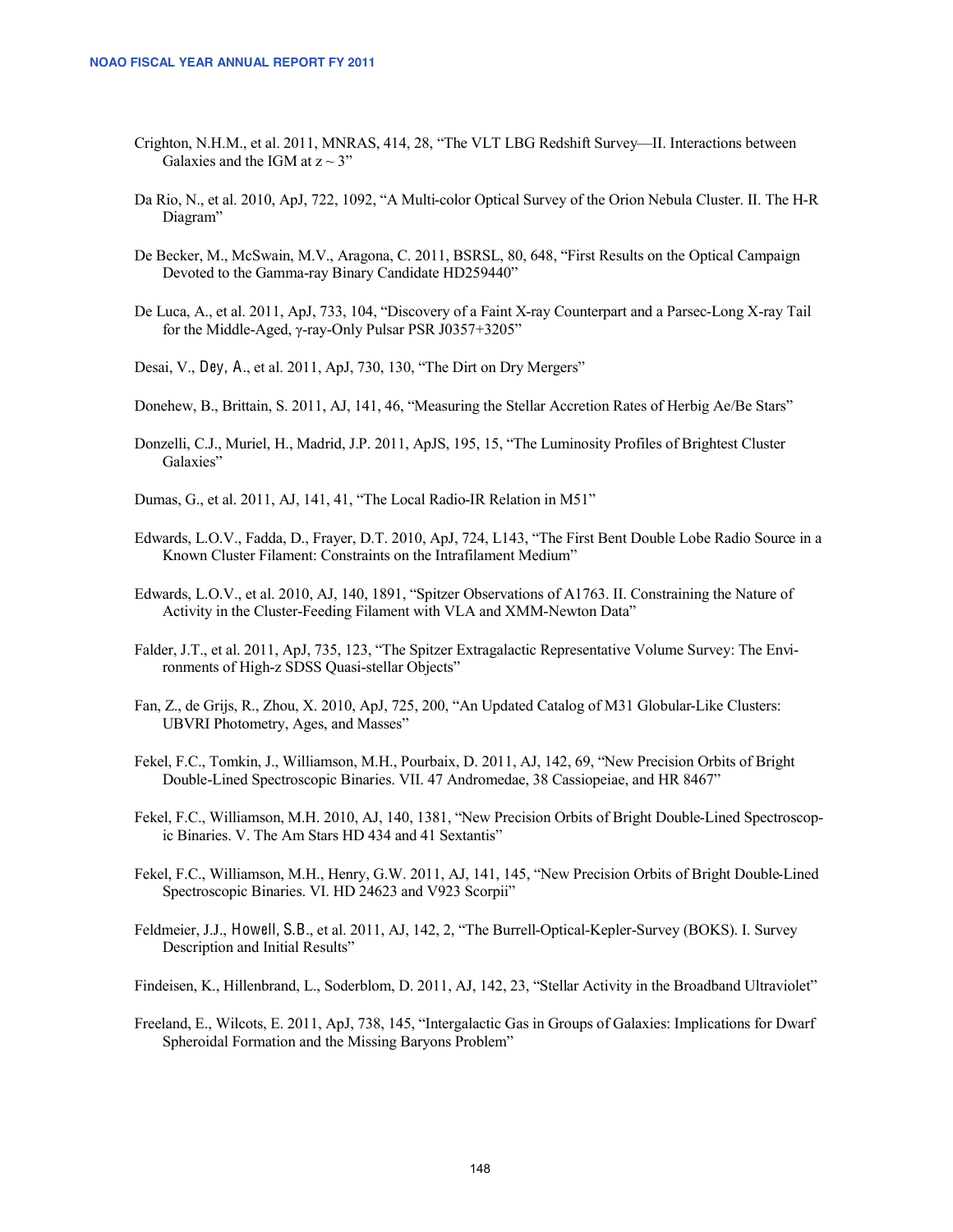Gallagher, J.S., Parker, A. 2010, ApJ, 722, 1962, "Optical Structure and Evolution of the Arp 104 Interacting Galaxy System"

Garcia, E.V., et al. 2011, AJ, 142, 27, "Apsidal Motion of the Massive, Benchmark Eclipsing Binary V578 Mon"

- Georgantopoulos, I., et al. 2011, A&A, 526, A86, "X-ray Detected Infrared Excess AGN in the Chandra Deep Fields: A Moderate Fraction of Compton-Thick Sources"
- Glikman, E., … Dey, A., Jannuzi, B.T., et al. 2011, ApJ, 728, L26, "The Faint End of the Quasar Luminosity Function at  $z \sim 4$ : Implications for Ionization of the Intergalactic Medium and Cosmic Downsizing"
- González-Solares, E.A., et al. 2011, MNRAS, 416, 927, "Wide-Field Optical Imaging on ELAIS N1, ELAIS N2, First Look Survey and Lockman Hole: Observations and Source Catalogues"
- Gorti, U., … Najita, J., et al. 2011, ApJ, 735, 90, "Emission Lines from the Gas Disk around TW Hydra and the Origin of the Inner Hole"
- Gratier, P., et al. 2010, A&A, 522, A3, "Molecular and Atomic Gas in the Local Group Galaxy M33"
- Grossi, M., Corbelli, E., Giovanardi, C., Magrini, L. 2010, A&A, 521, A41, "Young Stellar Clusters and Associations in M33"
- Grundstrom, E.D., et al. 2011, IAU Symp. 272, eds. C. Neiner, et al. (Cambridge), 290, "Spectroscopic Hα and Hγ Survey of Field Be Stars: 2004–2009"
- Haggard, D., et al. 2010, ApJ, 723, 1447, "The Field X-ray AGN Fraction to  $z = 0.7$  from the Chandra Multiwavelength Project and the Sloan Digital Sky Survey"
- Hall, P.B., et al. 2011, MNRAS, 411, 2653, "Implications of Dramatic Broad Absorption Line Variability in the Quasar FBQS J1408+3054"
- Hargis, J.R., Rhode, K.L., Strader, J., Brodie, J.P. 2011, ApJ, 738, 113, "The Globular Cluster Population of NGC 7457: Clues to the Evolution of Field S0 Galaxies"
- Hayden, B.T., et al. 2010, ApJ, 722, 1691, "Single or Double Degenerate Progenitors? Searching for Shock Emission in the SDSS-II Type Ia Supernovae"
- Henry, G.W., Fekel, F.C., Henry, S.M. 2011, AJ, 142, 39, "A Volume-Limited Photometric Survey of 114 γ Doradus Candidates"
- Henry, R.B.C., et al. 2010, ApJ, 724, 748, "Abundances of Galactic Anticenter Planetary Nebulae and the Oxygen Abundance Gradient in the Galactic Disk"
- Herbst, W., et al. 2010, AJ, 140, 2025, "The Light Curve of the Weakly Accreting T Tauri Binary KH 15D from 2005–2010: Insights into the Nature of its Protoplanetary Disk"
- Hernández, J., et al. 2010, ApJ, 722, 1226, "Spitzer Observations of the λ Orionis Cluster. II. Disks around Solar-Type and Low-Mass Stars"
- Hickox, R.C., … Dey, A., Jannuzi, B.T., et al. 2011, ApJ, 731, 117, "Clustering of Obscured and Unobscured Quasars in the Boötes Field: Placing Rapidly Growing Black Holes in the Cosmic Web"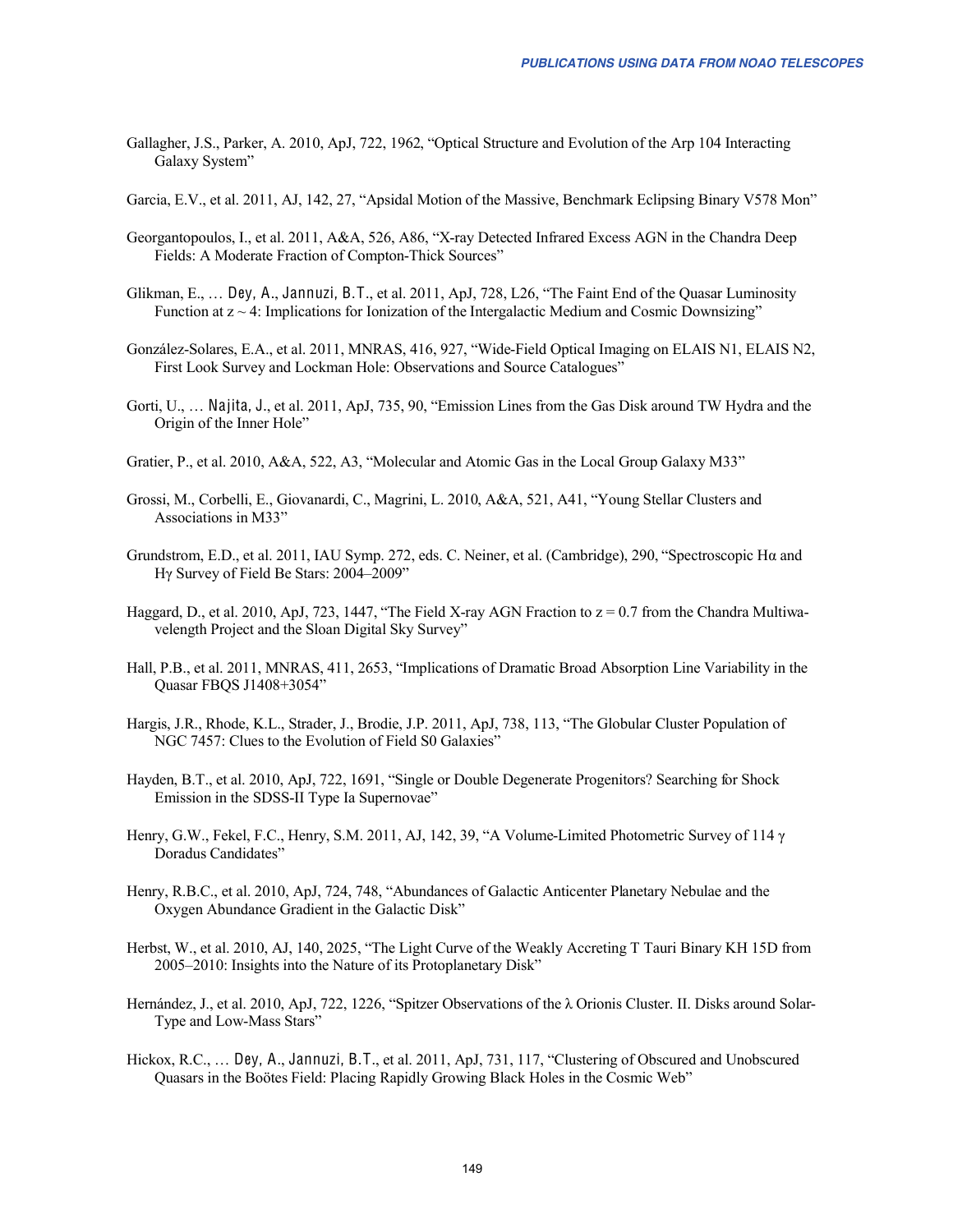Hinkley, S., et al. 2011, ApJ, 726, 104, "Establishing α Oph as a Prototype Rotator: Improved Astrometric Orbit"

- Hodge, P.W., Krienke, O.K., Luciana, B. 2011, PASP, 123, 649, "A Morphological Study of UV-Bright Stars and Emission Nebulae in a Selection of Star Formation Regions in M31"
- Holberg, J.B., Howell, S.B. 2011, AJ, 142, 62, "The Kepler Light Curve of the Unique DA White Dwarf BOKS 53856"
- Holman, M.J., … Howell, S.B., et al. 2010, Science, 330, 51, "Kepler-9: A System of Multiple Planets Transiting a Sun-Like Star, Confirmed by Timing Variations"

Honeycutt, R.K., et al. 2011, AJ, 141, 122, "The 2001–2003 Low State of Nova Lacertae 1950 (DK Lac)"

- Horch, E.P., … Sherry, W.H., Howell, S.B., et al. 2011, AJ, 141, 45, "Observations of Binary Stars with the Differential Speckle Survey Instrument. II. Hipparcos Stars Observed in 2010 January and June"
- Horch, E.P., … Howell, S.B., Sherry, W.H., et al. 2011, AJ, 141, 180, "Observations of Binary Stars with the Differential Speckle Survey Instrument. III. Measures below the Diffraction Limit of the WIYN Telescope"
- Howell, S.B., … Everett, M., et al. 2011, AJ, 142, 19, "Speckle Camera Observations for the NASA Kepler Mission Follow-Up Program"
- Howell, S.B., et al. 2010, ApJ, 725, 1633, "Kepler Observations of Three Pre-launch Exoplanet Candidates: Discovery of Two Eclipsing Binaries and a New Exoplanet"
- Huang, W., Gies, D.R., McSwain, M.V. 2010, ApJ, 722, 605, "A Stellar Rotation Census of B Stars: From ZAMS to TAMS"
- Hudson, M.J., et al. 2010, MNRAS, 409, 405, "Colours of Bulges and Discs within Galaxy Clusters and the Signature of Disc Fading on Infall"
- Izotov, Y.I., Thuan, T.X. 2011, ApJ, 734, 82, "Near-Infrared Spectroscopy of Five Blue Compact Dwarf Galaxies: II Zw 40, Mrk 71, Mrk 930, Mrk 996, and SBS 0335-052E"
- Jacobs, B.A., … Kartaltepe, J.S., et al. 2011, AJ, 141, 110, "Identification of a Complete 160 μm Flux-Limited Sample of Infrared Galaxies in the ISO Lockman Hole  $1 \text{ deg}^2$  Deep Fields: Source Properties and Evidence for Strong Evolution in the FIR Luminosity Function for ULIRGs"
- Jacobson, H.R., Pilachowski, C.A., Friel, E.D. 2011, AJ, 142, 59, "A Chemical Abundance Study of 10 Open Clusters Based on WIYN"
- Jenkins, J.M., … Howell, S.B., et al. 2010, ApJ, 724, 1108, "Discovery and Rossiter-Mclaughlin Effect of Exoplanet Kepler-8b"

Jewitt, D., et al. 2010, Nature, 467, 817, "A Recent Disruption of the Main-Belt Asteroid P/2010A2"

- Juneau, S., Dickinson, M., et al. 2011, ApJ, 736, 104, "A New Diagnostic of Active Galactic Nuclei: Revealing Highly Absorbed Systems at Redshift  $> 0.3$ "
- Kajisawa, M., et al. 2010, ApJ, 723, 129, "MOIRCS Deep Survey. VIII. Evolution of Star Formation Activity as a Function of Stellar Mass in Galaxies Since  $z \sim 3$ "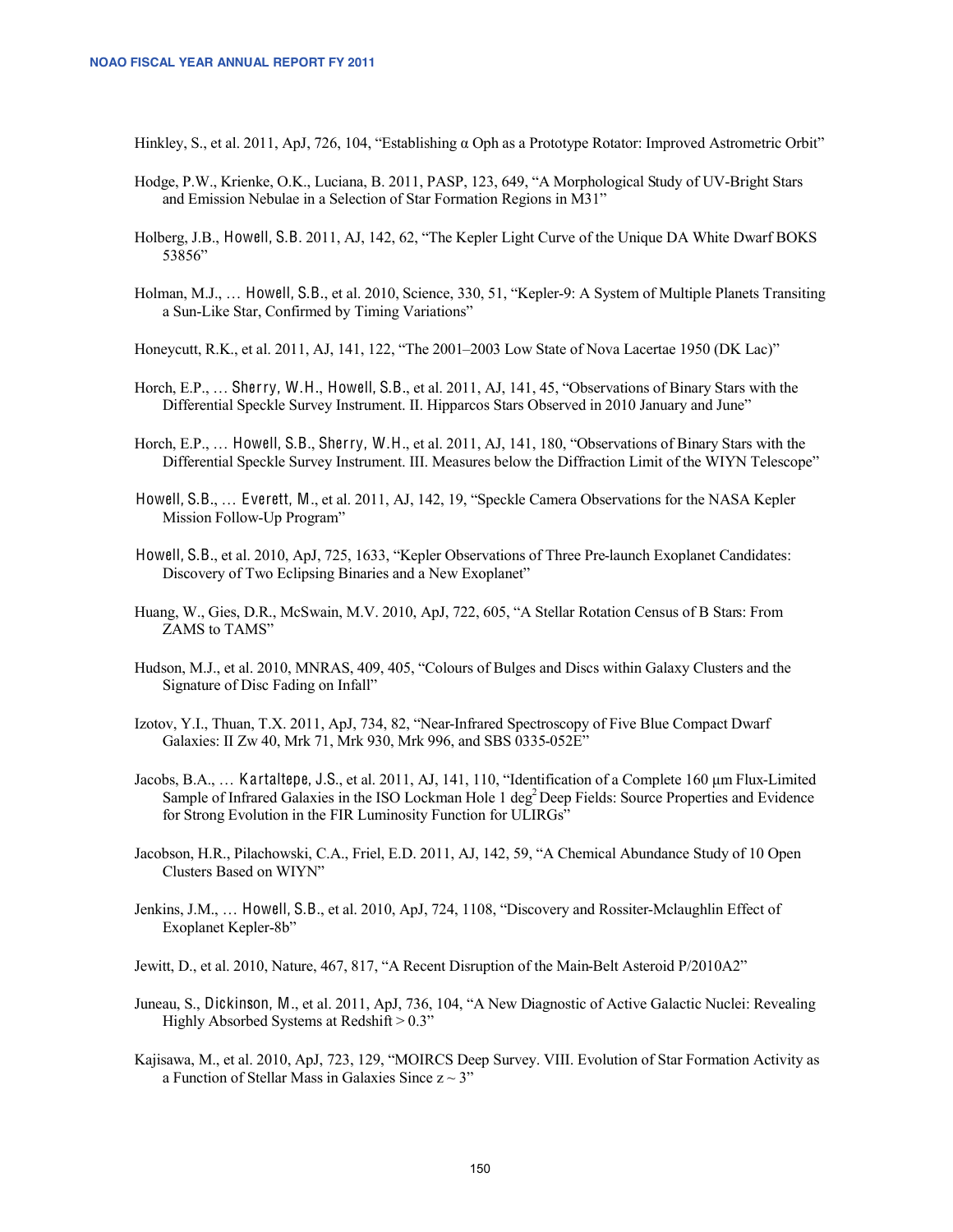- Kauffmann, J., et al. 2011, MNRAS, 416, 2341, "Confirmation of the VeLLO L1148-IRS: Star Formation at Very Low (Column) Density"
- Kaviraj, S. 2010, MNRAS, 408, 170, "Recent Star Formation in Local, Morphologically Disturbed Spheroidal Galaxies on the Optical Red Sequence"
- Kaviraj, S., Tan, K.-M., Ellis, R.S., Silk, J. 2011, MNRAS, 411, 2148, "A Coincidence of Disturbed Morphology and Blue UV Colour: Minor-Merger-Driven Star Formation in Early-Type Galaxies at  $z \sim 0.6$ "
- Kawka, A., et al. 2010, MNRAS, 408, 992, "Two New Hot Subdwarf Binaries in the GALEX Survey"
- Kehrig, C., et al. 2011, A&A, 526, A128, "Gemini GMOS Spectroscopy of He II Nebulae in M33"
- Kennedy, C.R., et al. 2011, AJ, 141, 102, "[O/Fe] Estimates for Carbon-Enhanced Metal-Poor Stars from Near-Infrared Spectroscopy"
- Kinman, T.D., et al. 2011, AJ, 141, 168, "The BHB Stars in the Survey Fields of Rodgers et al. (1993): New Observations and Comparisons with Other Recent Surveys"
- Knight, M.M., Farnham, T.L., Schleicher, D.G., Schwieterman, E.W. 2011, AJ, 141, 2, "The Increasing Rotation Period of Comet 10P/Tempel 2"
- Kozłowski, S., … Dey, A., … Jannuzi, B.T., et al. 2010, ApJ, 722, 1624, "SDWFS-MT-1: A Self-Obscured Luminous Supernova at  $z \approx 0.2$ "
- Kriek, M., et al. 2010, ApJ, 722, L64, "The Spectral Energy Distribution of Post-starburst Galaxies in the NEWFIRM Medium-Band Survey: A Low Contribution from TP-AGB Stars"
- Krisciunas, K., … Matheson, T., et al. 2011, AJ, 142, 74, "The Most Slowly Declining Type Ia Supernova 2001ay"
- Kubo, J.M., et al. 2010, ApJ, 724, L137, "The Sloan Bright Arcs Survey: Discovery of Seven New Strongly Lensed Galaxies from  $z = 0.66 - 2.94$ "
- Kuzio de Naray, R., Kaufmann, T. 2011, MNRAS, 414, 3617, "Recovering Cores and Cusps in Dark Matter Haloes using Mock Velocity Field Observations"
- Lépine, S., Bergeron, P., Lanning, H.H. 2011, AJ, 141, 96, "Spectroscopic Confirmation of UV-bright White Dwarfs from the Sandage Two-Color Survey of the Galactic Plane"
- Lee, K.-S., Dey, A., Reddy, N., … Jannuzi, B.T., et al. 2011, ApJ, 733, 99, "The Average Physical Properties and Star Formation Histories of the UV-Brightest Star-Forming Galaxies at  $z \sim 3.7$ "
- Li, Y., et al. 2010, ApJ, 725, 677, "Spitzer 70 μm Emission as a Star Formation Rate Indicator for Sub-galactic Regions"
- Liu, G., et al. 2011, ApJ, 735, 63, "The Super-Linear Slope of the Spatially Resolved Star Formation Law in NGC 3521 and NGC 5194 (M51a)"
- Ly, C., et al. 2011, ApJ, 726, 109, "The Hα Luminosity Function and Star Formation Rate Volume Density at  $z = 0.8$  from the NEWFIRM H $\alpha$  Survey"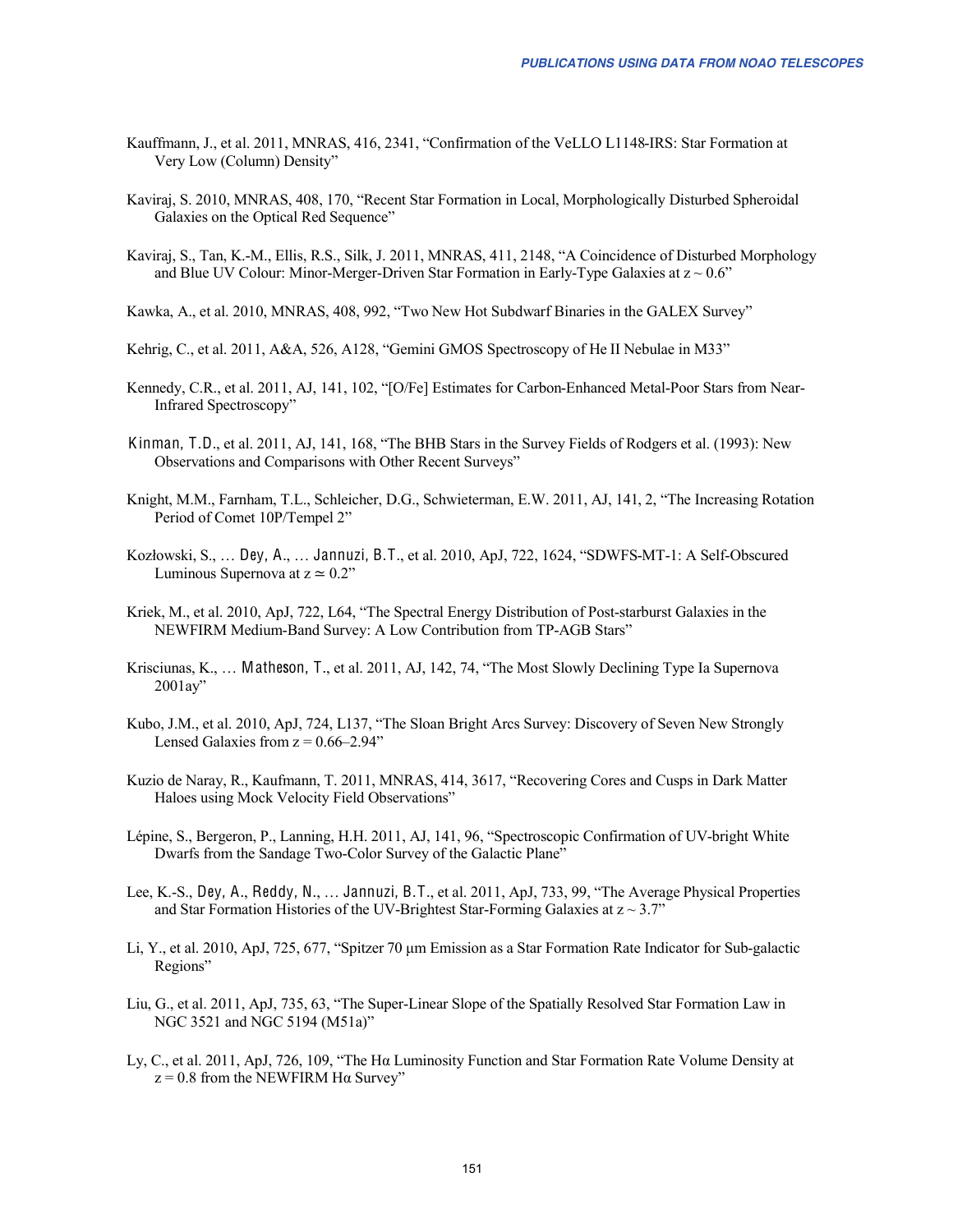Ly, C., et al. 2011, ApJ, 735, 91, "A Census of Star-Forming Galaxies at  $z = 1-3$  in the Subaru Deep Field"

- Magnelli, B., … Dickinson, M., et al. 2011, A&A, 528, A35, "Evolution of the Dusty Infrared Luminosity Function from  $z = 0$  to  $z = 2.3$  using Observations from Spitzer"
- Marchesini, D., et al. 2010, ApJ, 725, 1277, "The Most Massive Galaxies at  $3.0 \le z \le 4.0$  in the NEWFIRM Medium-Band Survey: Properties and Improved Constraints on the Stellar Mass Function"
- Martínez-García, E.E., González-Lópezlira, R.A. 2011, ApJ, 734, 122, "The Relation between Dynamics and Star Formation in Barred Galaxies"
- McConnell, N.J., … Lauer, T.R., et al. 2011, ApJ, 728, 100, "The Black Hole Mass in the Brightest Cluster Galaxy NGC 6086"
- McSwain, M.V., Grundstrom, E.D., Gies, D.R., Ray, P.S. 2010, ApJ, 724, 379, "Hα Emission Variability in the γ-ray Binary LS I +61 303"
- Meech, K.J., … Lauer, T.R., et al. 2011, Icarus, 213, 323, "Deep Impact, Stardust-NExT and the Behavior of Comet 9P/Tempel 1 from 1997 to 2010"
- Meibom, S., et al. 2011, ApJ, 733, 115, "The Color-Period Diagram and Stellar Rotational Evolution—New Rotation Period Measurements in the Open Cluster M34"
- Melbourne, J., ... Dey, A., et al. 2011, AJ, 141, 141, "The Black Hole Masses and Star Formation Rates of  $z > 1$ Dust Obscured Galaxies: Results from Keck OSIRIS Integral Field Spectroscopy"
- Mentuch, E., Abraham, R.G., Zibetti, S. 2010, ApJ, 725, 1971, "A Simple Connection between the Near- and Mid-Infrared Emission of Galaxies and Their Star Formation Rates"
- Miura, R., et al. 2010, ApJ, 724, 1120, "Aperture Synthesis Observations of CO, HCN, and 89 GHz Continuum Emission toward NGC 604 in M33: Sequential Star Formation Induced by a Supergiant H II Region"
- Monroe, T.R., Pilachowski, C.A. 2010, AJ, 140, 2109, "Metallicities of Young Open Clusters. I. NGC 7160 and NGC 2232"
- Muñoz-Mateos, J.C., et al. 2011, ApJ, 731, 10, "Radial Distribution of Stars, Gas, and Dust in SINGS Galaxies. III. Modeling the Evolution of the Stellar Component in Galaxy Disks"
- Muchovej, S., et al. 2011, ApJ, 732, 28, "Cosmological Constraints from a 31 GHz Sky Survey with the Sunyaev-Zel'dovich Array"
- Mukadam, A.S., … Howell, S.B., et al. 2011, ApJ, 728, L33, "First Unambiguous Detection of the Return of Pulsations in the Accreting White Dwarf SDSS J074531.92+453829.6 after an Outburst"
- Murphy, E.J., … Dickinson, M., Pope, A., et al. 2011, ApJ, 732, 126, "An Accounting of the Dust-Obscured Star Formation and Accretion Histories over the Last ~11 Billion Years"
- Murphy, E.J., et al. 2011, ApJ, 737, 67, "Calibrating Extinction-Free Star Formation Rate Diagnostics with 33 GHz Free-Free Emission in NGC 6946"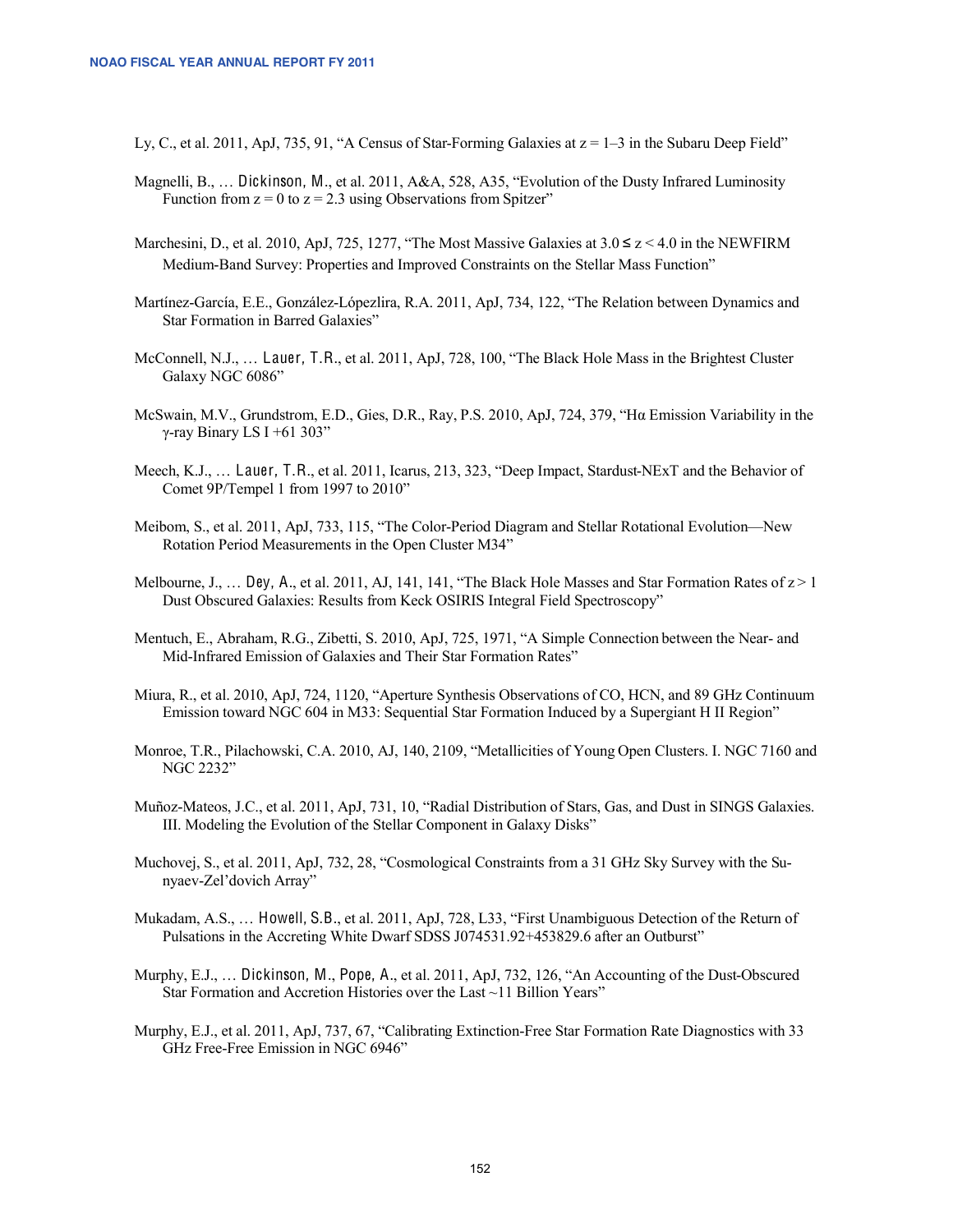Muterspaugh, M.W., et al. 2010, AJ, 140, 1646, "The Phases Differential Astrometry Data Archive. IV. The Triple Star Systems 63 Gem A and HR 2896"

Neugent, K.F., Massey, P. 2011, ApJ, 733, 123, "The Wolf-Rayet Content of M33"

- Neugent, K.F., Massey, P. 2010, PASP, 122, 1246, "The Spectrum of the Night Sky over Kitt Peak: Changes over Two Decades"
- Neumayer, N., et al. 2011, MNRAS, 413, 1875, "Two-Dimensional Hα Kinematics of Bulgeless Disc Galaxies"
- Oh, S.-H., et al. 2011, AJ, 142, 24, "The Central Slope of Dark Matter Cores in Dwarf Galaxies: Simulations versus THINGS"
- Oh, S.-H., et al. 2011, AJ, 141, 193, "Dark and Luminous Matter in THINGS Dwarf Galaxies"
- Onodera, S., et al. 2010, ApJ, 722, L127, "Breakdown of Kennicutt-Schmidt Law at Giant Molecular Cloud Scales in M33"
- Patel, H., Clements, D.L., Rowan-Robinson, M., Vaccari, M. 2011, MNRAS, 415, 1738, "Spectroscopic Follow-Up of 70-μm Sources in Spitzer Wide-Area Infrared Extragalactic Legacy Survey"

Peek, J.E.G., et al. 2011, ApJ, 735, 129, "The Local Leo Cold Cloud and New Limits on a Local Hot Bubble"

Pellerin, A., Macri, L.M. 2011, ApJS, 193, 26, "The M33 Synoptic Stellar Survey. I. Cepheid Variables"

Peng, E.W., et al. 2011, ApJ, 730, 23, "The HST/ACS Coma Cluster Survey. IV. Intergalactic Globular Clusters and the Massive Globular Cluster System at the Core of the Coma Galaxy Cluster"

Piehl, D., Briley, M., Kaltcheva, N. 2011, AN, 332, 159, "Strömgren Hβ-photometry of Stars in Dark Clouds"

Platais, I., et al. 2011, ApJ, 733, L1, "A New Look at the Old Star Cluster NGC 6791"

- Polcaro, V.F., et al. 2011, AJ, 141, 18, "Optical Spectrophotometric Monitoring of the Extreme Luminous Blue Variable Star GR 290 (Romano's Star) in M33"
- Rahman, N., et al. 2011, ApJ, 730, 72, "CARMA Survey Toward Infrared-Bright Nearby Galaxies (STING): Molecular Gas Star Formation Law in NGC 4254"
- Raichoor, A., et al. 2011, ApJ, 732, 12, "Early-Type Galaxies at  $z \sim 1.3$ . II. Masses and Ages of Early-Type Galaxies in Different Environments and Their Dependence on Stellar Population Model Assumptions"
- Rao, S.M., et al. 2011, MNRAS, 416, 1215, "A Ground-Based Imaging Study of Galaxies Causing Damped Lyman α (DLA), sub-DLA and Lyman Limit System Absorption in Quasar Spectra"
- Reed, M.D., et al. 2011, MNRAS, 412, 371, "Whole Earth Telescope Observations of the Subdwarf B star KPD 1930+2752: A Rich, Short-Period Pulsator in a Close Binary"
- Rest, A., ... Matheson, T., ... Olsen, K., ... Smith, R.C., et al. 2011, ApJ, 732, 3, "Direct Confirmation of the Asymmetry of the Cas A Supernova with Light Echoes"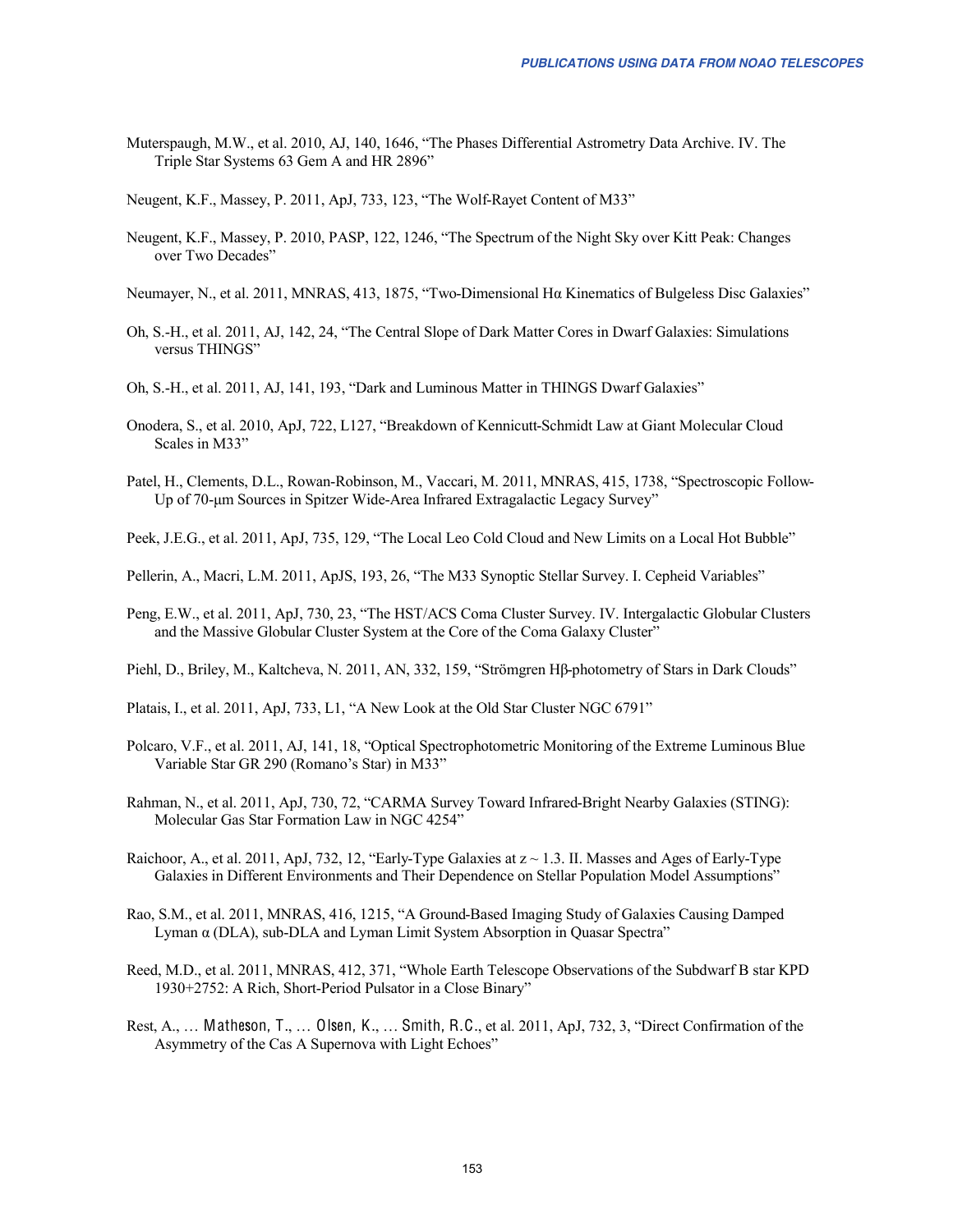- Rettura, A., et al. 2011, ApJ, 732, 94, "Early-Type Galaxies at  $z \sim 1.3$ . III. On the Dependence of Formation Epochs and Star Formation Histories on Stellar Mass and Environment"
- Reylé, C., et al. 2010, A&A, 522, A112, "The Ultracool-Field Dwarf Luminosity-Function and Space Density from the Canada-France Brown Dwarf Survey"
- Rodríguez Hidalgo, P., Hamann, F., Hall, P. 2011, MNRAS, 411, 247, "The Extremely High Velocity Outflow in Quasar PG0935+417"
- Roederer, I.U., Sneden, C. 2011, AJ, 142, 22, "Heavy-Element Dispersion in the Metal-Poor Globular Cluster M92"
- Romani, R.W., et al. 2010, ApJ, 724, 908, "The Balmer-Dominated Bow Shock and Wind Nebula Structure of γray Pulsar PSR J1741-2054"
- Ruiz, N., Guerrero, M.A., Chu, Y.-H., Gruendl, R.A. 2011, AJ, 142, 91, "Physical Structure of the Planetary Nebula NGC 3242 from the Hot Bubble to the Nebular Envelope"
- Sabby, J.A., Sandberg Lacy, C.H., Ibanoglu, C., Claret, A. 2011, AJ, 141, 195, "Absolute Properties of the Eccentric Eclipsing Binary Star FT Orionis"
- Samarasinha, N.H., et al. 2011, ApJ, 734, L3, "Rotation of Comet 103P/Hartley 2 from Structures in the Coma"
- Schawinski, K., et al. 2010, ApJ, 724, L30, "The Sudden Death of the Nearest Quasar"

Schmidt, E.G. 2011, PASP, 123, 381, "The Double-Mode Cepheid V371 Persei Redux"

- Schmidt, E.G., Rogalla, D., Thacker-Lynn, L. 2011, AJ, 141, 53, "Spectra of Type II Cepheid Candidates and Related Stars"
- Schmidtke, P.C., Africano, J.L. 2011, AJ, 141, 10, "KPNO Lunar Occultation Summary. III"
- Shafter, A.W., … Matheson, T., et al. 2011, ApJ, 734, 12, "A Spectroscopic and Photometric Survey of Novae in M31"
- Shara, M.M., et al. 2010, ApJ, 725, 824, "The Red Nova-Like Variable in M31—A Blue Candidate in Quiescence"
- Shetrone, M., et al. 2010, AJ, 140, 1119, "Light-Element Abundance Variations at Low Metallicity: The Globular Cluster NGC 5466"
- Skibba, R.A., et al. 2011, ApJ, 738, 89, "The Emission by Dust and Stars of Nearby Galaxies in the Herschel KINGFISH Survey"
- Steffen, J.H., … Howell, S.B., et al. 2010, ApJ, 725, 1226, "Five Kepler Target Stars that Show Multiple Transiting Exoplanet Candidates"
- ten Brummelaar, T.A., et al. 2011, AJ, 142, 21, "An Interferometric and Spectroscopic Analysis of the Multiple Star System HD 193322"

Thomas, C.A., et al. 2011, Icarus, 212, 158, "Space Weathering of Small Koronis Family Members"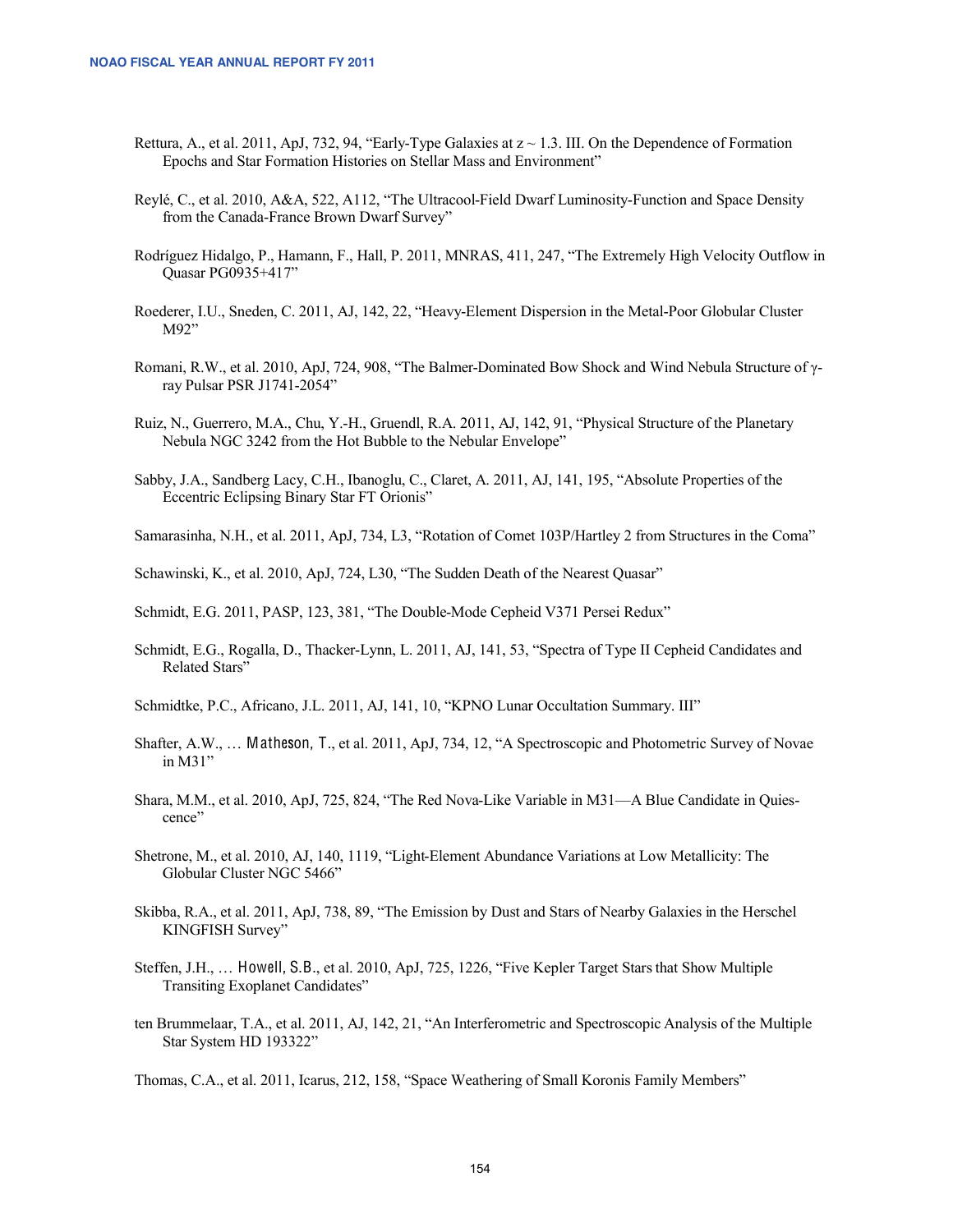- Thomson, M.G., Chary, R.R. 2011, ApJ, 731, 72, "Spectral Energy Distribution of z ≳ 1 Type Ia Supernova Hosts in GOODS: Constraints on Evolutionary Delay and the Initial Mass Function"
- Torres, G., et al. 2011, ApJ, 727, 24, "Modeling Kepler Transit Light Curves as False Positives: Rejection of Blend Scenarios for Kepler-9, and Validation of Kepler-9 d, a Super-Earth-Size Planet in a Multiple System"
- Trilling, D.E., Fuentes, C.I., Holman, M.J. 2010, ApJ, 724, L22, "The Inclinations of Faint Trans-Neptunian Objects"
- Trippe, M.L., et al. 2010, ApJ, 725, 1749, "A Multi-wavelength Study of the Nature of Type 1.8/1.9 Seyfert Galaxies"
- Trippe, M.L., et al. 2011, ApJ, 736, 81, "XMM Follow-Up Observations of Three Swift BAT-selected Active Galactic Nuclei"
- Troisi, F., et al. 2011, PASP, 123, 879, "On a New Parameter to Estimate the Helium Content in Old Stellar Systems"
- Vennes, S., Kawka, A., Németh, P. 2011, MNRAS, 410, 2095, "A Selection of Hot Subluminous Stars in the GALEX Survey—I. Correlation with the Guide Star Catalog"
- Vennes, S., et al. 2011, ApJ, 737, L16, "Discovery of a Bright, Extremely Low Mass White Dwarf in a Close Double Degenerate System"
- Wahhaj, Z., … Allen, L., et al. 2010, ApJ, 724, 835, "The Spitzer c2d Survey of Weak-Line T Tauri Stars. III. The Transition from Primordial Disks to Debris Disks"
- Wake, D.A., et al. 2011, ApJ, 728, 46, "Galaxy Clustering in the NEWFIRM Medium Band Survey: The Relationship between Stellar Mass and Dark Matter Halo Mass at  $1 \le z \le 2$ "
- Westmoquette, M.S., Smith, L.J., Gallagher, J.S., 2011, MNRAS, 414, 3719, "Spatially Resolved Optical Integral Field Unit Spectroscopy of the Inner Superwind of NGC 253"
- Westra, E., et al. 2010, PASP, 122, 1258, "Empirical Optical k-Corrections for Redshifts ≤0.7"
- Whitaker, K.E., et al. 2011, ApJ, 735, 86, "The NEWFIRM Medium-Band Survey: Photometric Catalogs, Redshifts, and the Bimodal Color Distribution of Galaxies out to  $z \sim 3$ "
- Wold, I., Sheinis, A.I., Wolf, M.J., Hooper, E.J. 2010, MNRAS, 408, 713, "Host Galaxies of Luminous Quasars: Population Synthesis of Optical Off-Axis Spectra"
- Wolff, S.C., Strom, S.E., et al. 2011, ApJ, 726, 19, "The Evolution of Circumstellar Disks Surrounding Intermediate-Mass Stars: IC 1805"
- Wong, K.C., et al. 2011, ApJ, 726, 84, "The Effect of Environment on Shear in Strong Gravitational Lenses"
- Worthey, G., Ingermann, B.A., Serven, J. 2011, ApJ, 729, 148, "Ca, Fe, and Mg Trends among and within Elliptical Galaxies"

Yuma, S., et al. 2011, ApJ, 736, 92, "Intrinsic Shape of Star-Forming BzK Galaxies at  $z \sim 2$  in GOODS-N"